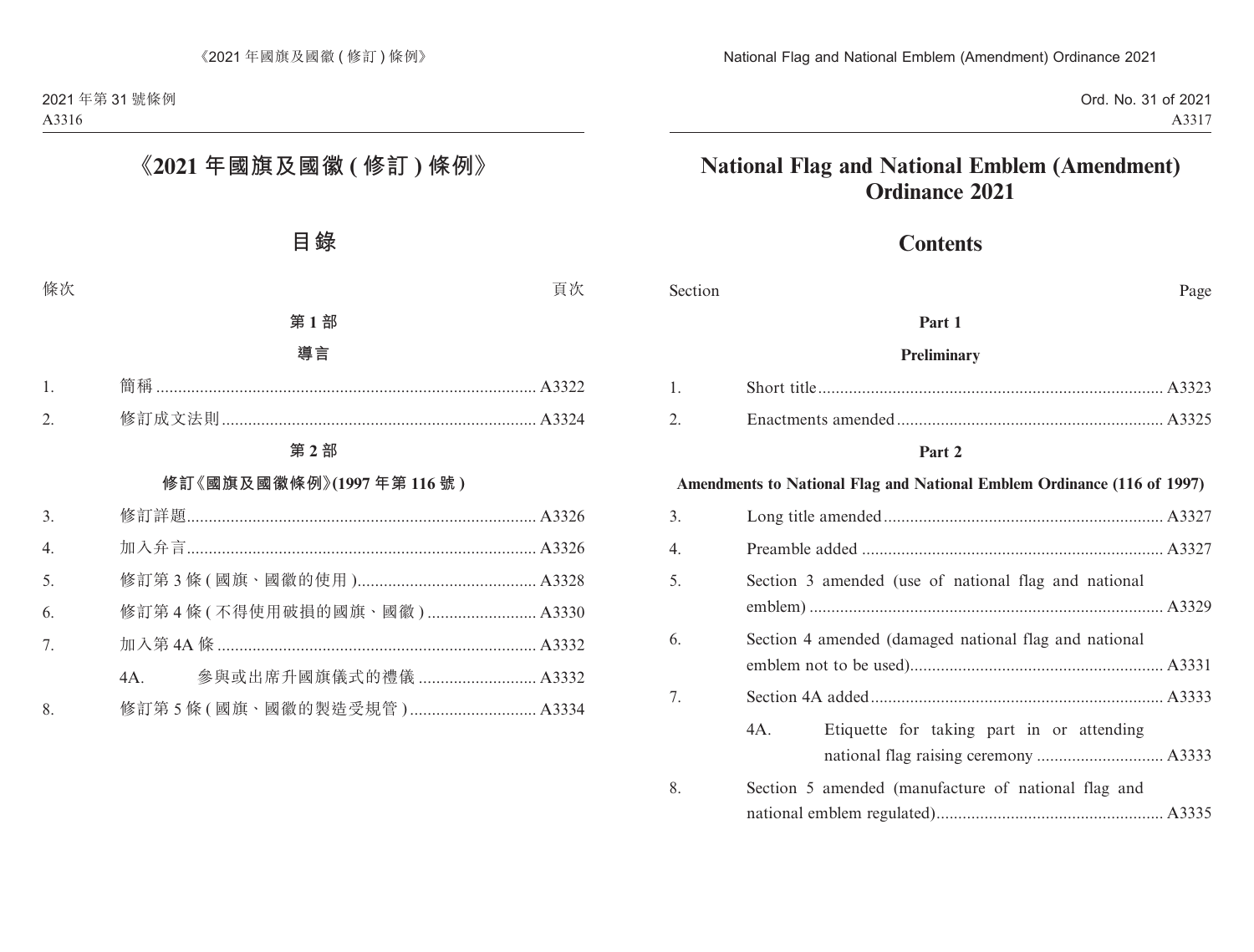|  |  | Ord. No. 31 of 2021 |
|--|--|---------------------|
|  |  | A3319               |

| Section |                                                                                                                         |                                              | Page |
|---------|-------------------------------------------------------------------------------------------------------------------------|----------------------------------------------|------|
| 9.      | Section 6 amended (prohibition on certain uses of                                                                       |                                              |      |
|         |                                                                                                                         |                                              |      |
| 10.     |                                                                                                                         |                                              |      |
|         | 7.                                                                                                                      | Protection of national flag and national     |      |
| 11.     |                                                                                                                         |                                              |      |
|         | 7A.                                                                                                                     | Education in national flag and national      |      |
|         | 7B.                                                                                                                     | Inclusion in sound broadcasting and domestic |      |
| 12.     | Section 8 amended (copy of national flag or national                                                                    |                                              |      |
| 13.     |                                                                                                                         |                                              |      |
| 14.     | Schedule 1 amended (specifications for the national flag                                                                |                                              |      |
| 15.     | Schedule 2 amended (specifications for the national                                                                     |                                              |      |
| 16.     | Schedule 3 amended (conditions for flying the national<br>flag at half staff, the priority of the national flag and the |                                              |      |
|         | Part 3                                                                                                                  |                                              |      |
|         |                                                                                                                         |                                              |      |
|         | Amendment to Registered Designs Ordinance (Cap. 522)                                                                    |                                              |      |

| 17. |  |  |  |
|-----|--|--|--|
|-----|--|--|--|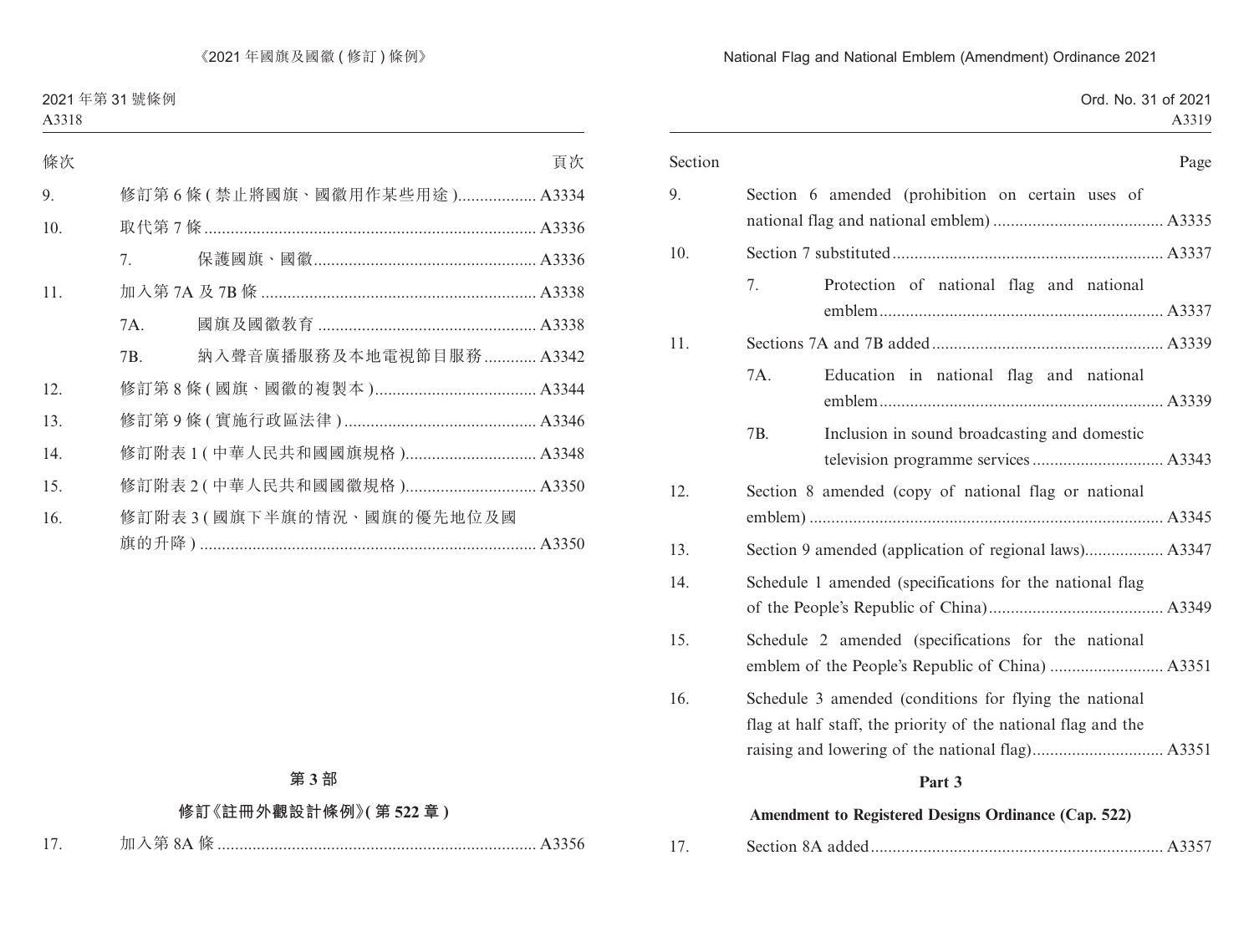| Ord. No. 31 of 2021<br>A3321                                 |     |
|--------------------------------------------------------------|-----|
| Page                                                         |     |
| Designs with national flag or national emblem                | 8A. |
| Part 4                                                       |     |
| Amendment to Registered Designs Rules (Cap. 522 sub. leg. A) |     |
| Section 12 amended (evidence relating to armorial            |     |
|                                                              |     |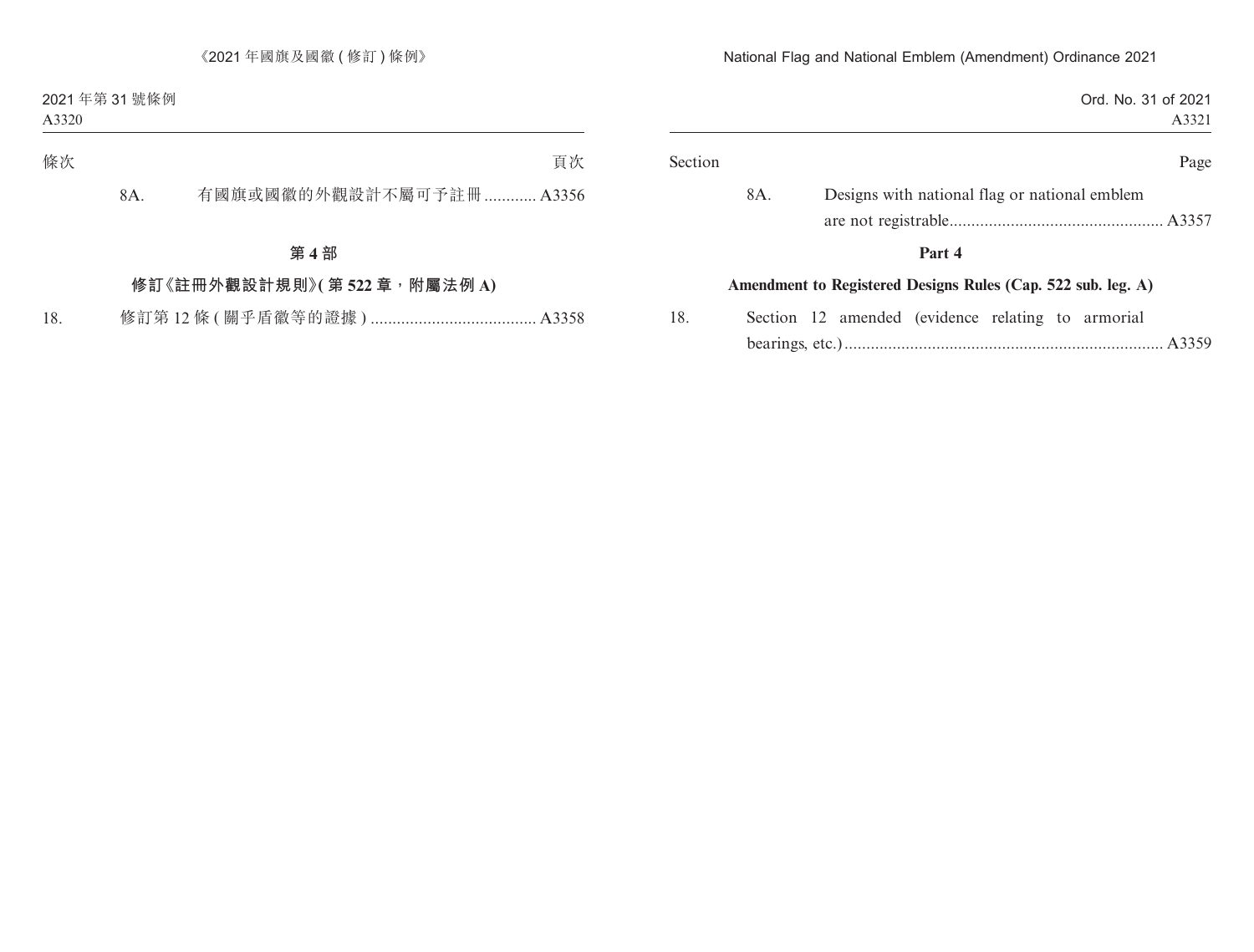Part 1 Section 1 Ord. No. 31 of 2021 A3323

#### **HONG KONG SPECIAL ADMINISTRATIVE REGION**

#### ORDINANCE NO. 31 OF 2021



Carrie LAM Chief Executive 7 October 2021

An Ordinance to amend the National Flag and National Emblem Ordinance in light of the Decision of the Standing Committee of the National People's Congress on Amending the Law of the People's Republic of China on the National Flag, and on Amending the Law of the People's Republic of China on the National Emblem, adopted at the 22nd Meeting of the Standing Committee of the Thirteenth National People's Congress on 17 October 2020; and to provide for incidental matters.

[8 October 2021]

Enacted by the Legislative Council.

# **Part 1**

# **Preliminary**

#### **1. Short title**

This Ordinance may be cited as the National Flag and National Emblem (Amendment) Ordinance 2021.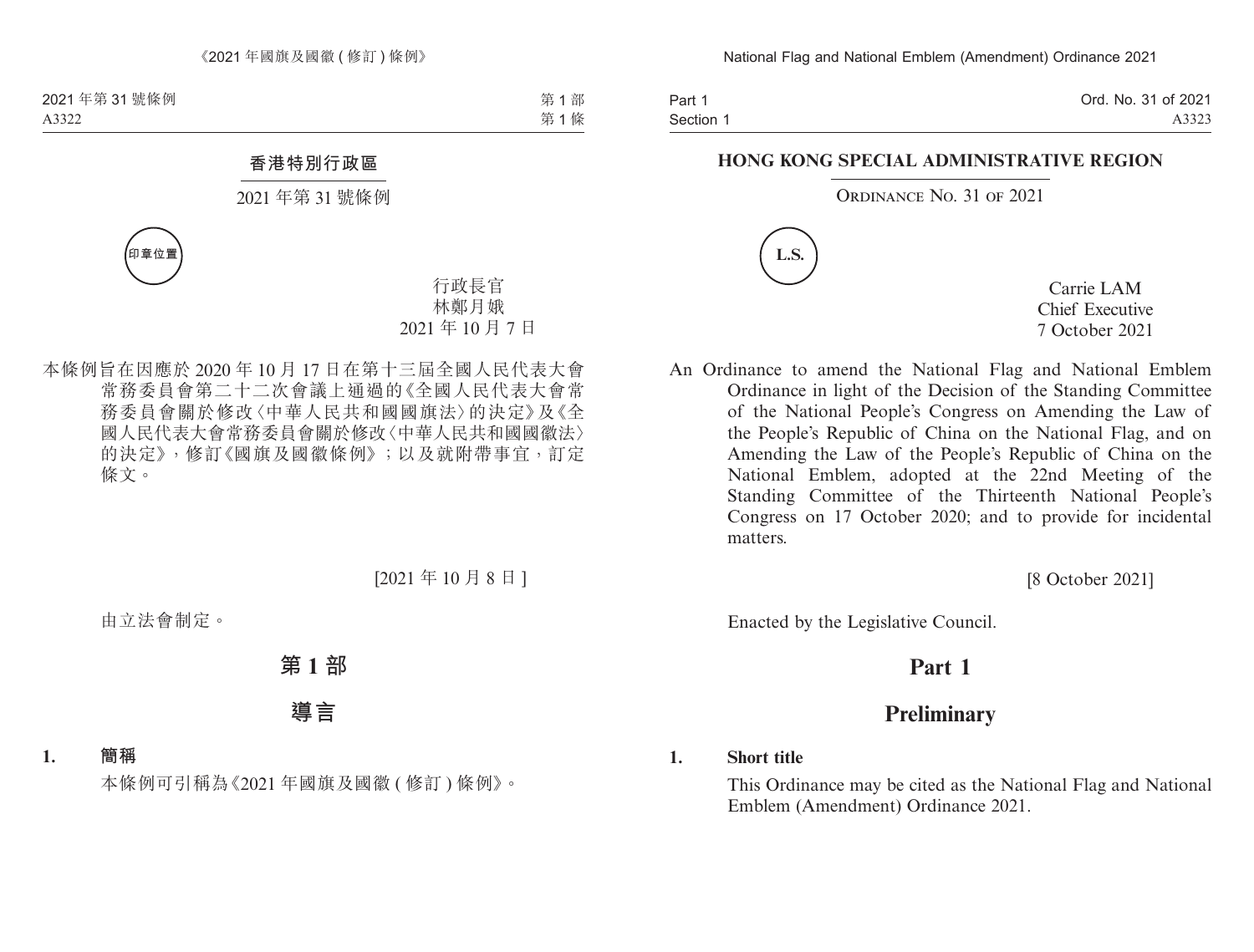| Part 1    | Ord. No. 31 of 2021 |
|-----------|---------------------|
| Section 2 | A3325               |

# **2. Enactments amended**

The enactments specified in Parts 2, 3 and 4 are amended as set out in those Parts.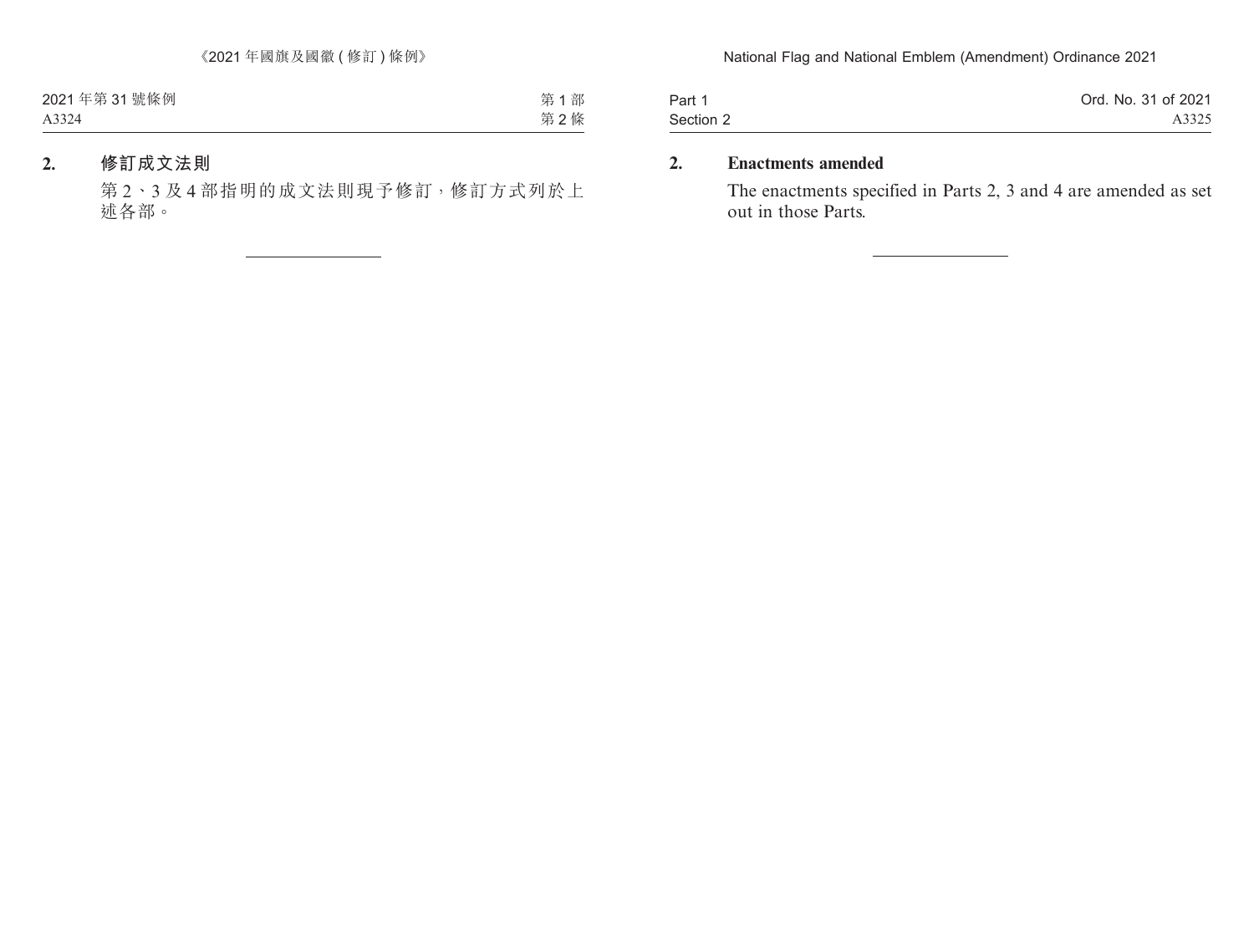| Part 2    | Ord. No. 31 of 2021 |
|-----------|---------------------|
| Section 3 | A3327               |

# **Part 2**

# **Amendments to National Flag and National Emblem Ordinance (116 of 1997)**

## **3. Long title amended**

The long title—

#### **Repeal**

"emblem"

#### **Substitute**

"emblem, and for the promotion of the national flag and national emblem,".

### **4. Preamble added**

Before section 1—

**Add**

#### "**Preamble**

#### WHEREAS-

- (1) the national flag and national emblem of the People's Republic of China are a symbol and sign of the People's Republic of China;
- (2) all individuals and organizations should respect and cherish the national flag and national emblem, and use the national flag and its design on appropriate occasions; and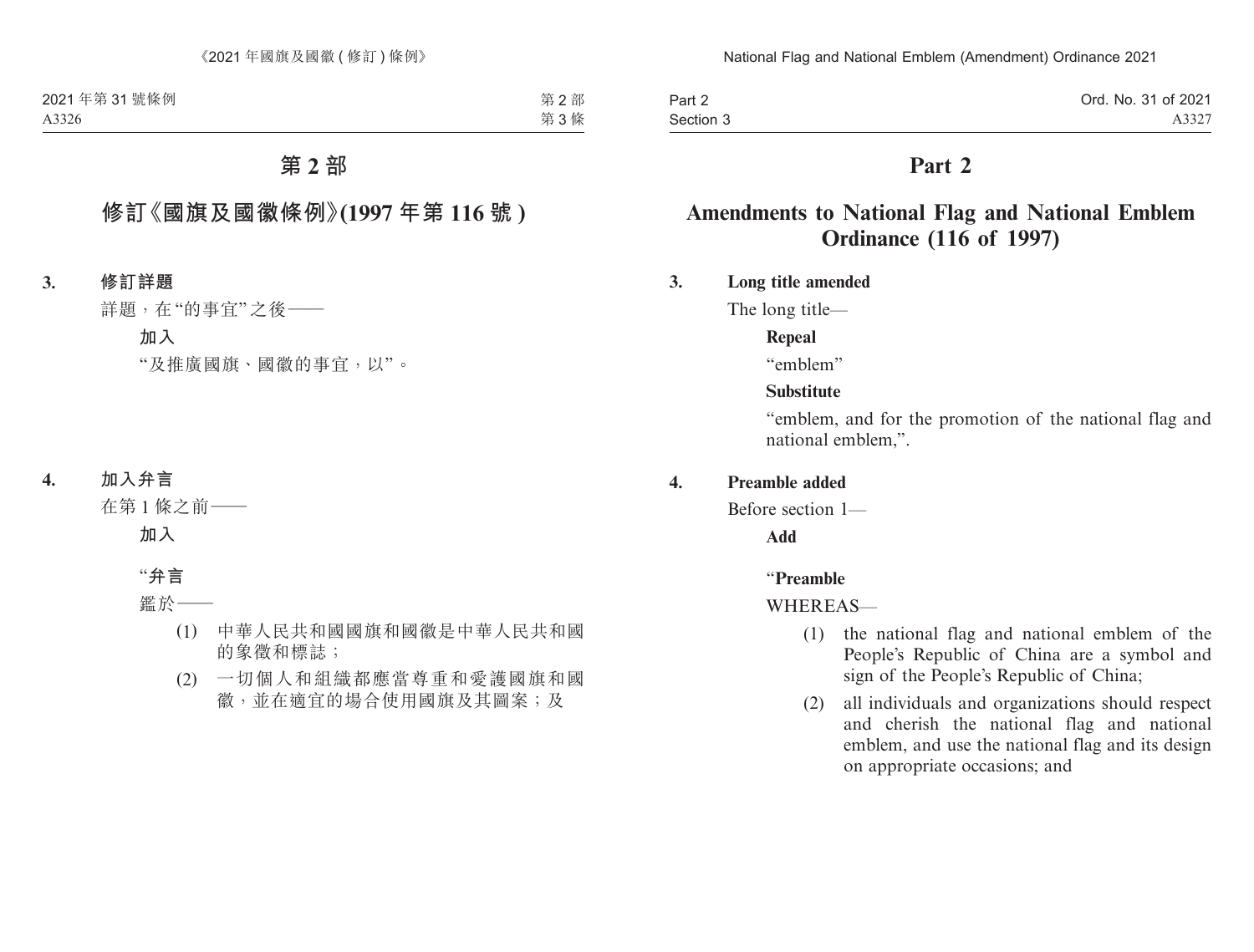| Part 2    | Ord. No. 31 of 2021 |
|-----------|---------------------|
| Section 5 | A3329               |

(3) this Ordinance is enacted to preserve the dignity of the national flag and national emblem, to regulate the use of the national flag and national emblem, to enhance citizen awareness of the People's Republic of China, and to promote patriotism:".

### **5. Section 3 amended (use of national flag and national emblem)**

(1) Section 3, heading, after "**emblem**"—

**Add**

"**etc.**".

(2) After section 3(2)—

#### **Add**

- "(2A) The Chief Executive may stipulate the organizations that must use the design of the national emblem in a prominent position on the home page of their websites.".
- (3) After section 3(3)—

## **Add**

- "(3A) The Chief Executive may make stipulations in relation to the recovery and disposal of national flags and national emblems.
	- (3B) The Government may provide on a website of the Government a standard version of the design of the national flag and national emblem for online use.".
- (4) Section 3(4)—

## **Repeal**

everything after "Schedule 3"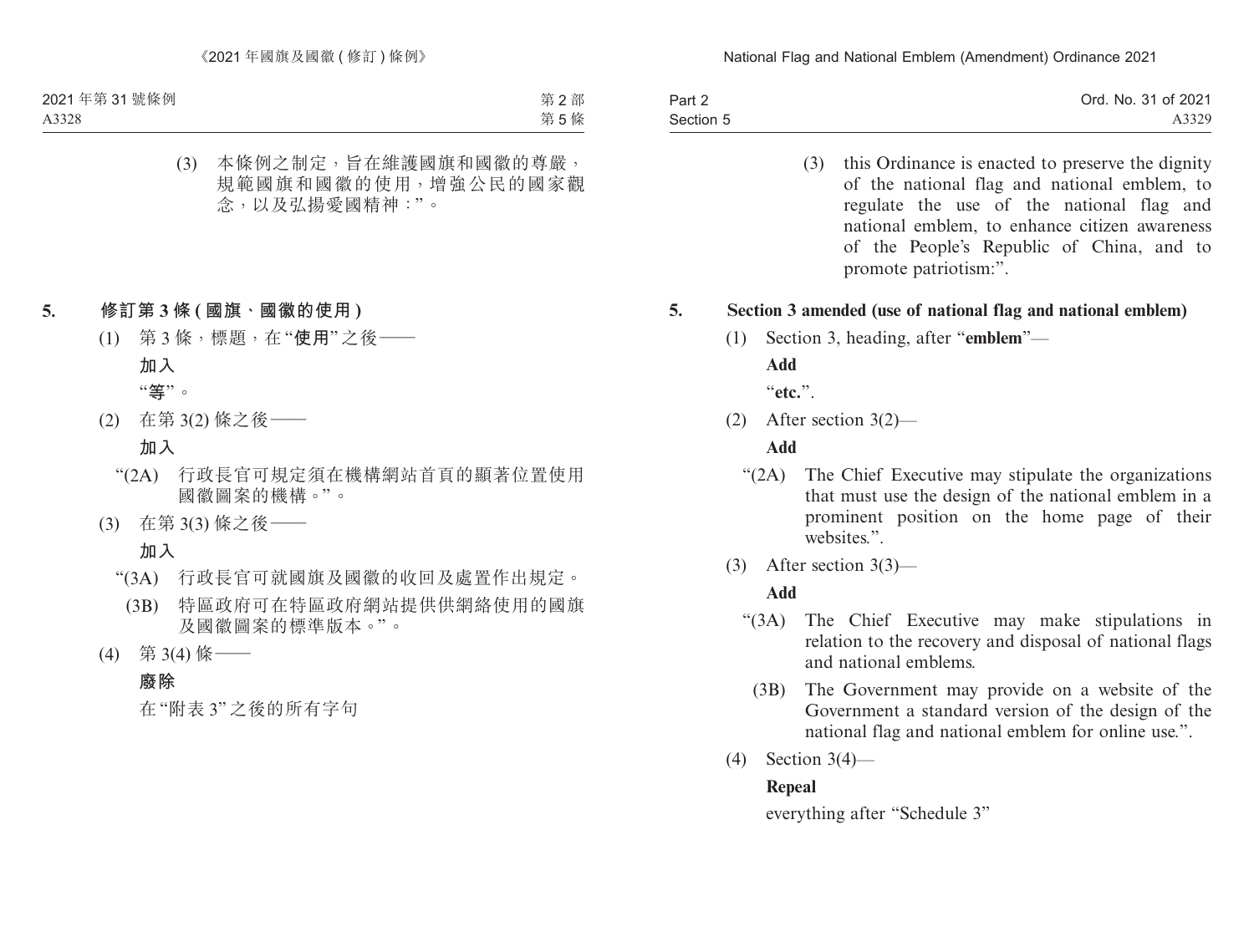| Part 2    | Ord. No. 31 of 2021 |
|-----------|---------------------|
| Section 6 | A3331               |

#### **Substitute**

"specifies—

- (a) the conditions under which the national flag is flown at half staff;
- (b) the priority of the national flag;
- (c) the raising and lowering of the national flag;
- (d) the use of the national flag at mourning ceremonies; and
- (e) the method for using the design of the national emblem in foreign affairs activities.".
- **6. Section 4 amended (damaged national flag and national emblem not to be used)**
	- (1) Section 4, heading—

**Repeal**

"**Damaged national flag and national emblem not to be used**"

**Substitute**

"**National flag and national emblem not to be used inappropriately etc.**".

(2) Section 4—

**Renumber the section as section 4(1).**

(3) After section  $4(1)$ —

**Add**

"(2) A national flag or a national emblem must not be displayed upside down, and must not be displayed or used in any way that undermines the dignity of the national flag or the national emblem.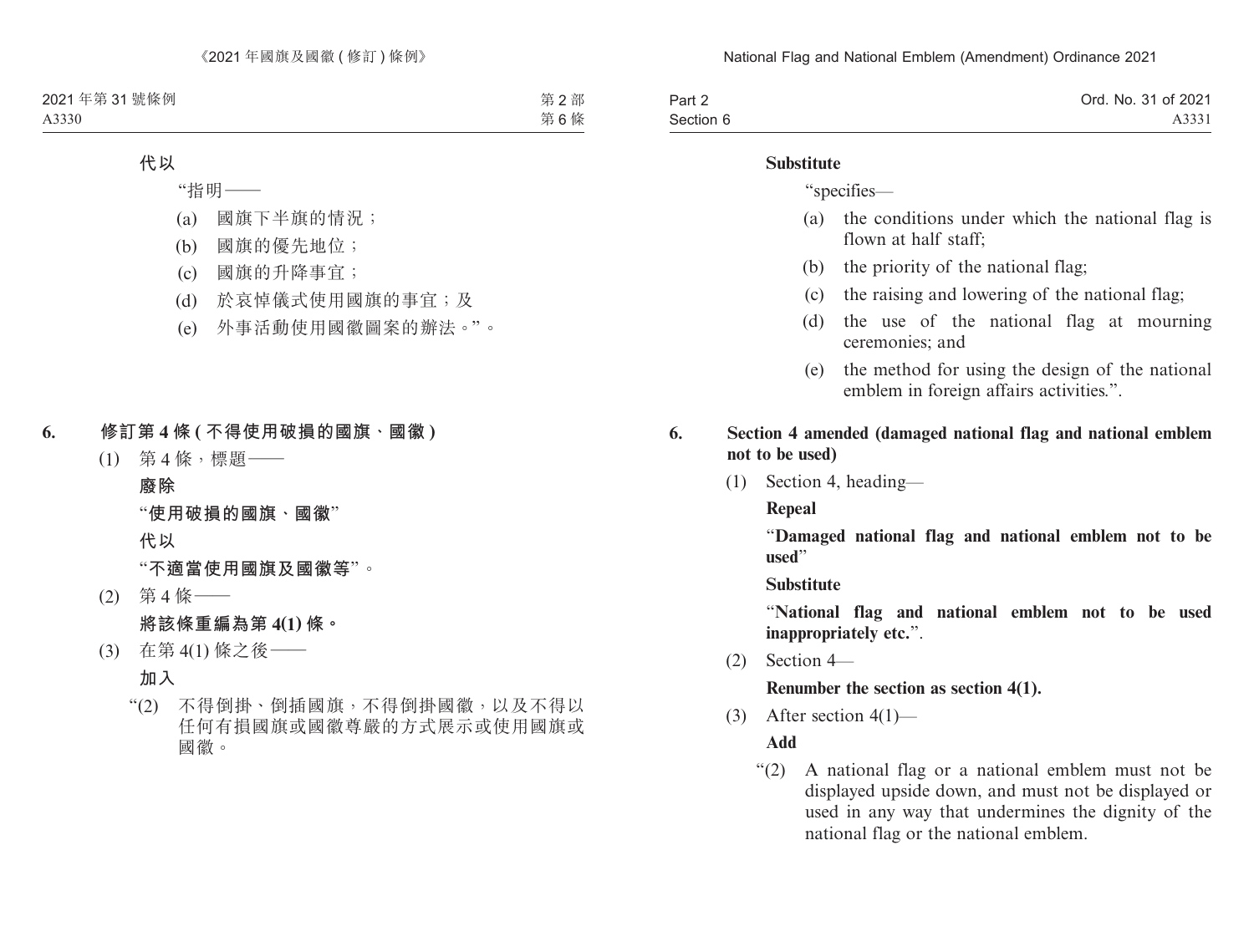| Part 2    | Ord. No. 31 of 2021 |
|-----------|---------------------|
| Section 7 | A3333               |

- (3) A national flag or a national emblem must not be discarded at will.
- (4) A national flag or a national emblem that is damaged, defiled, faded or substandard must be recovered or disposed of in the manner stipulated by the Chief Executive.
- (5) After an event in which national flags or national emblems are used, the organizer must, in the manner stipulated by the Chief Executive, recover or dispose of the national flags or national emblems used on the site of the event."

## **7. Section 4A added**

After section 4—

**Add**

# "**4A. Etiquette for taking part in or attending national flag raising ceremony**

When the national flag is being raised during a national flag raising ceremony, the etiquette to be followed by the persons who take part in or attend the ceremony is—

- (a) to stand solemnly facing the national flag;
- (b) to look at the national flag with respectful attention or to salute the national flag in an appropriate manner (as the case requires); and
- (c) to not behave in a way that undermines the dignity of the national flag.

**Note—**

For the requirement of playing and singing the national anthem at a national flag raising ceremony, please refer to section 5 of, and item 2 of Schedule 3 to, the National Anthem Ordinance (2 of 2020).".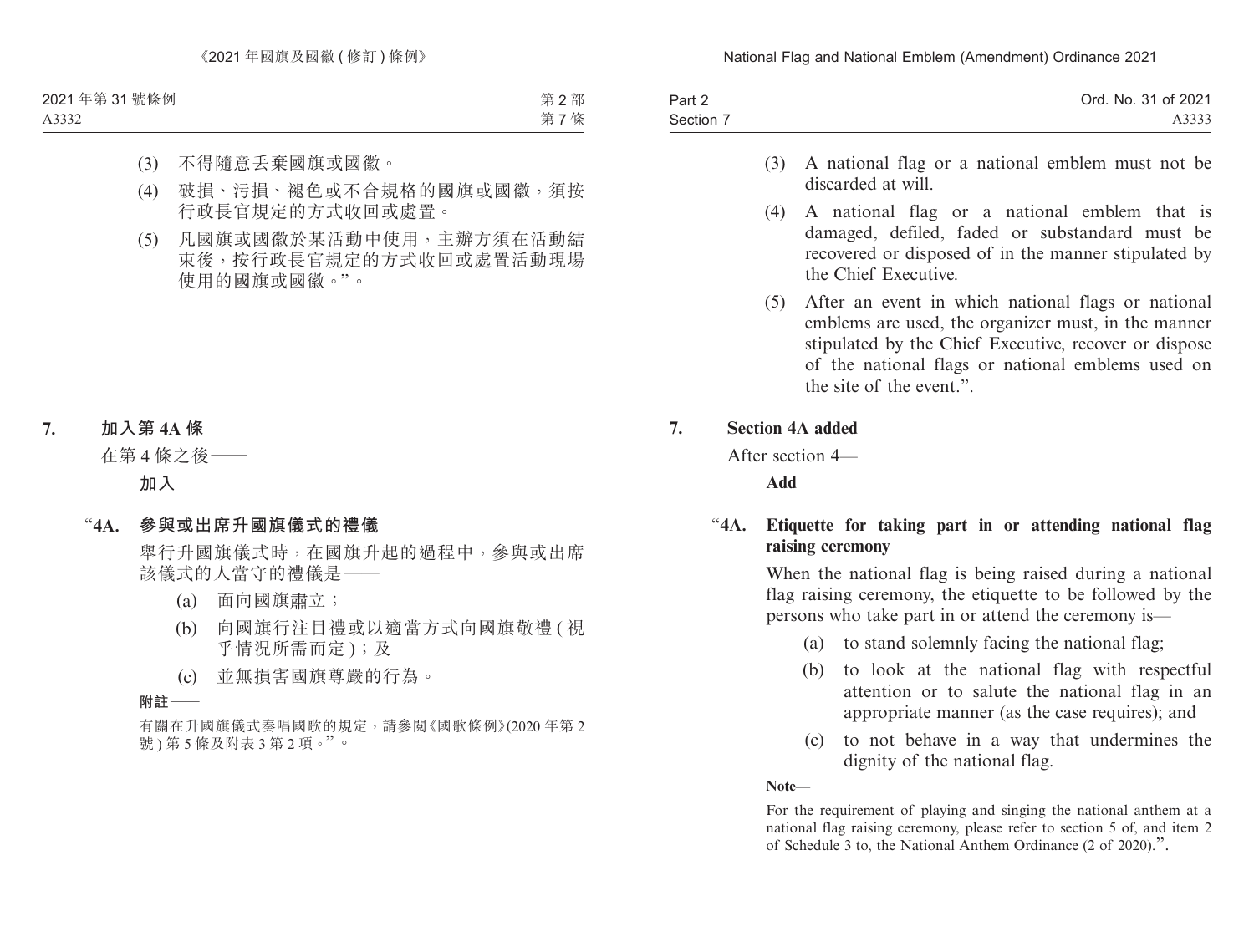| Part 2    | Ord. No. 31 of 2021 |
|-----------|---------------------|
| Section 8 | A3335               |

### **8. Section 5 amended (manufacture of national flag and national emblem regulated)**

 $(1)$  Section  $5(1)$ —

### **Repeal**

"national flag for flying and the".

(2) Section 5(3)—

# **Repeal**

everything after "Schedule 2.".

(3) Section 5(5), Chinese text, before "政府"—

# **Add**

"特區".

## **9. Section 6 amended (prohibition on certain uses of national flag and national emblem)**

 $(1)$  Section  $6(1)$ —

# **Repeal paragraph (a)**

# **Substitute**

- "(a) trademarks, registered designs or commercial advertisements;".
- (2) Section  $6(2)$ —

# **Repeal paragraph (a)**

# **Substitute**

- "(a) trademarks, registered designs or commercial advertisements;".
- (3) Section 6(2)(b), before "furnishings"—

# **Add**

"products in everyday life and".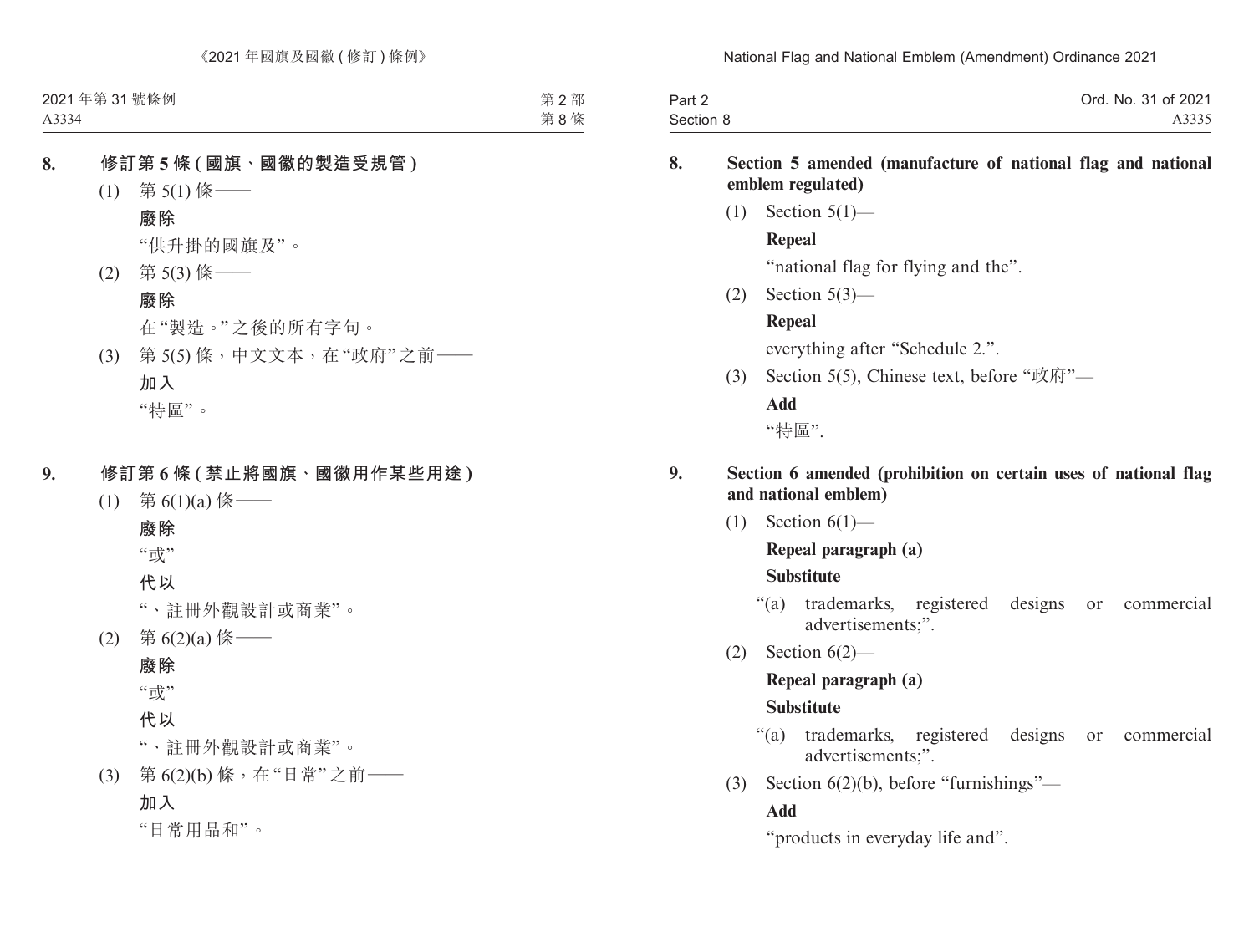| Part 2     | Ord. No. 31 of 2021 |
|------------|---------------------|
| Section 10 | A3337               |

(4) After section 6(3)—

**Add**

"(4) In this section—

*registered design* (註冊外觀設計) has the meaning given by section 2(1) of the Registered Designs Ordinance (Cap. 522).".

**10. Section 7 substituted**

Section 7—

**Repeal the section Substitute**

### "**7. Protection of national flag and national emblem**

- (1) A person commits an offence if the person publicly and intentionally desecrates the national flag or national emblem by burning, mutilating, scrawling on, defiling or trampling on it or its image or in any other way.
- (2) A person commits an offence if, with intent to desecrate the national flag or national emblem, the person intentionally publishes a desecration of the national flag or national emblem by burning, mutilating, scrawling on, defiling or trampling on it or its image or in any other way.
- (3) A person who commits an offence under this section is liable on conviction to a fine at level 5 and to imprisonment for 3 years.
- (4) Except as provided under subsection (2), a person does not commit an offence under this section by publishing a desecration of the national flag or national emblem by burning, mutilating, scrawling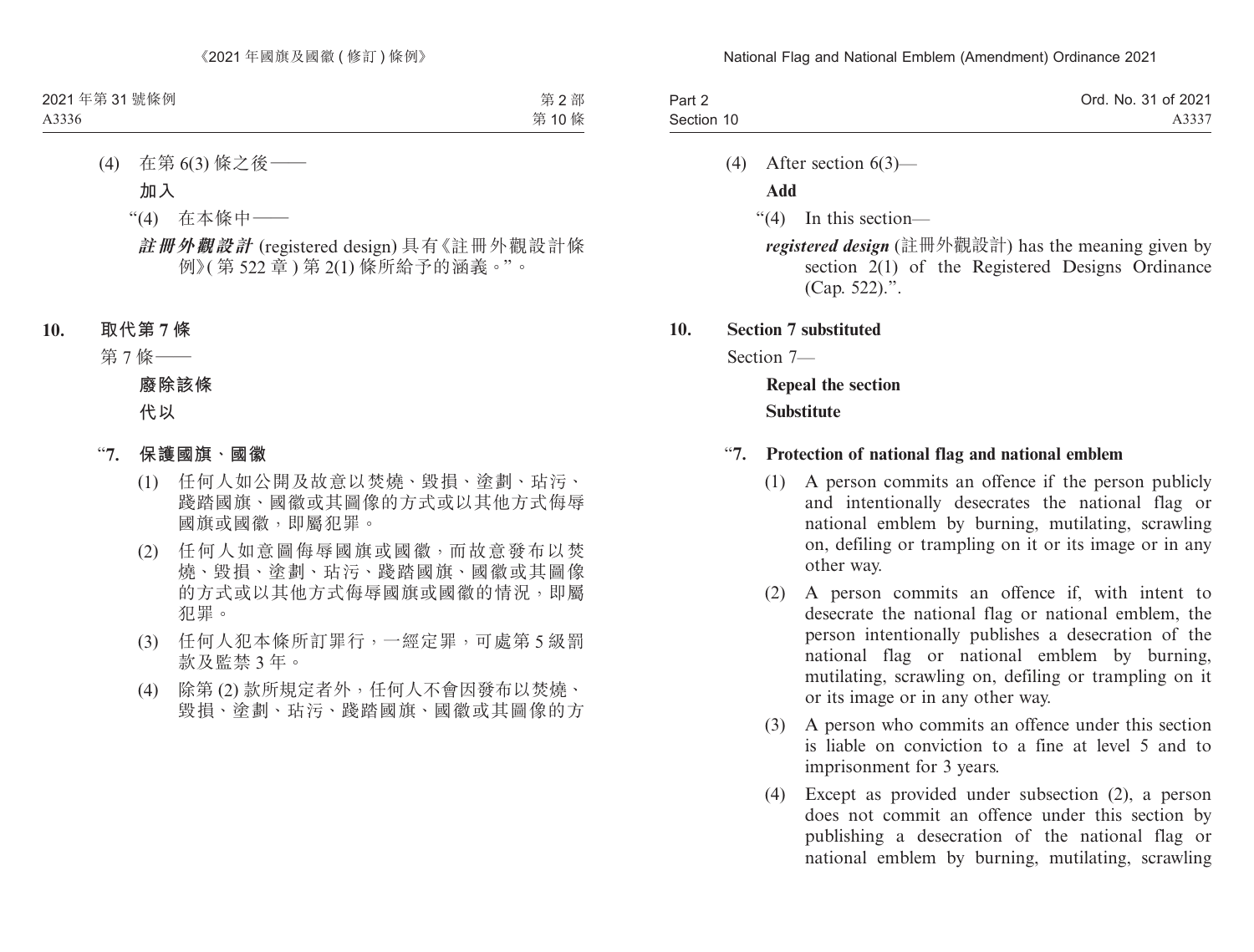| Part 2     | Ord. No. 31 of 2021 |
|------------|---------------------|
| Section 11 | A3339               |

on, defiling or trampling on it or its image or in any other way.

- (5) Proceedings may only be commenced for an offence under this section before whichever is the earlier of the following—
	- (a) the end of the period of 1 year after the date on which the offence is discovered by, or comes to the notice of, the Commissioner of Police;
	- (b) the end of the period of 2 years after the date on which the offence is committed.
- (6) In this section—
- *desecrate* (侮辱), in relation to the national flag or national emblem, means to undermine the dignity of the national flag or national emblem as a symbol and sign of the People's Republic of China;

*publish* (發布) includes—

- (a) to communicate to the public in any form, including speaking, writing, printing, displaying notices, broadcasting, screening and playing of tapes or other recorded material; and
- (b) to distribute, disseminate or make available to the public.".

## **11. Sections 7A and 7B added**

After section 7—

**Add**

- "**7A. Education in national flag and national emblem**
	- (1) The Secretary for Education must—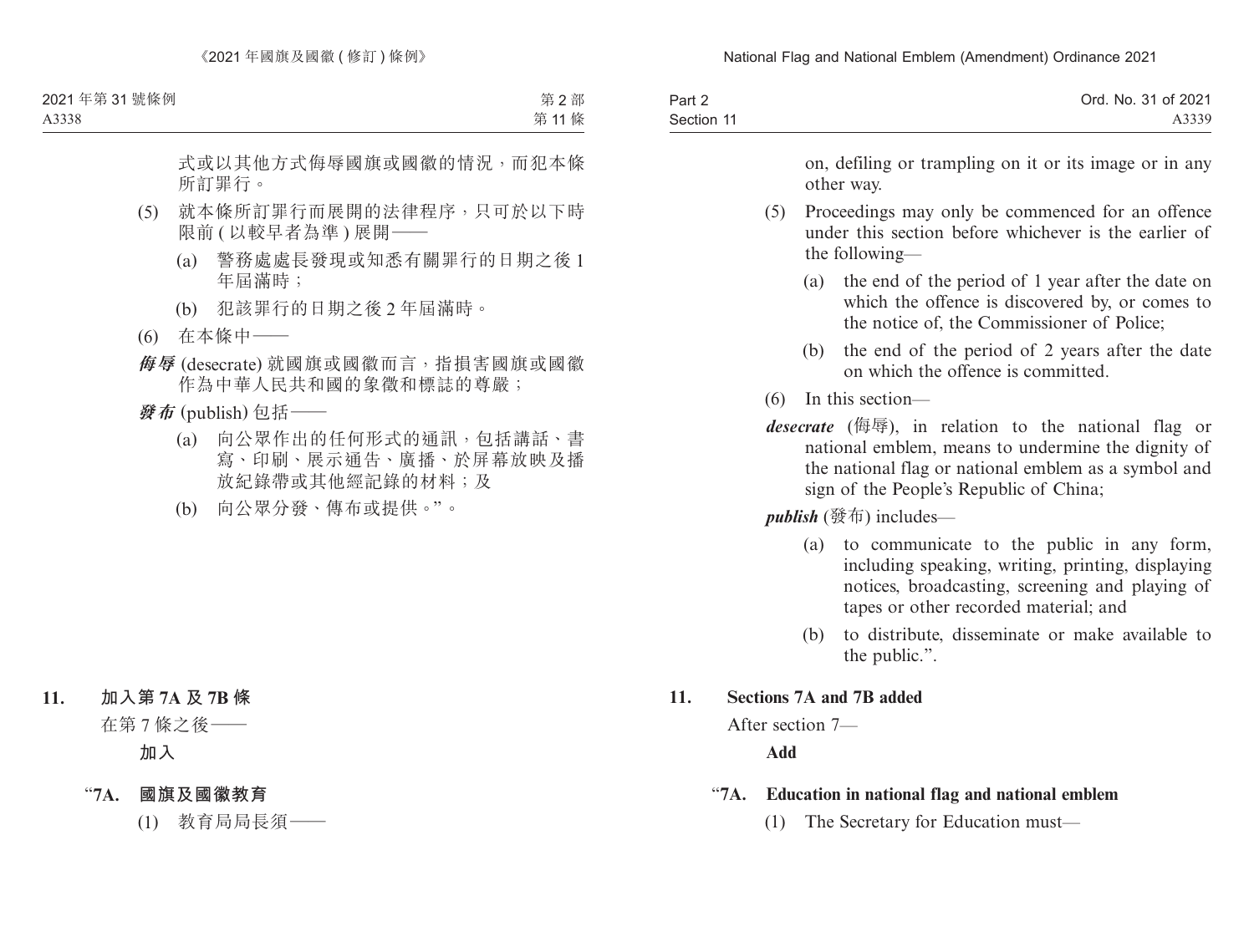| Part 2     | Ord. No. 31 of 2021 |
|------------|---------------------|
| Section 11 | A3341               |

| (a) give directions for the inclusion of the national |
|-------------------------------------------------------|
| flag and national emblem in primary education         |
| and in secondary education to educate the             |
| students—                                             |

- (i) on the history and spirit of the national flag and national emblem;
- (ii) on the regulation of displaying and using the national flag; and
- (iii) on the etiquette to be followed in a national flag raising ceremony; and
- (b) give directions to specified schools for matters relating to the daily display of the national flag and the weekly conduct of a national flag raising ceremony.
- (2) For dealing with matters relating to the daily display of the national flag and the weekly conduct of a national flag raising ceremony, a post secondary education institution must make reference to the directions given under subsection (1)(b).
- (3) In this section—

## *post secondary education institution* (專上院校)—

- (a) means—
	- (i) an institution specified in section 2 of the Education Ordinance (Cap. 279); or
	- (ii) a school that provides post secondary education as defined by section 3(1) of that Ordinance; but
- (b) does not include a school that solely provides regulated courses as defined by section 2(1) of the Non-local Higher and Professional Education (Regulation) Ordinance (Cap. 493);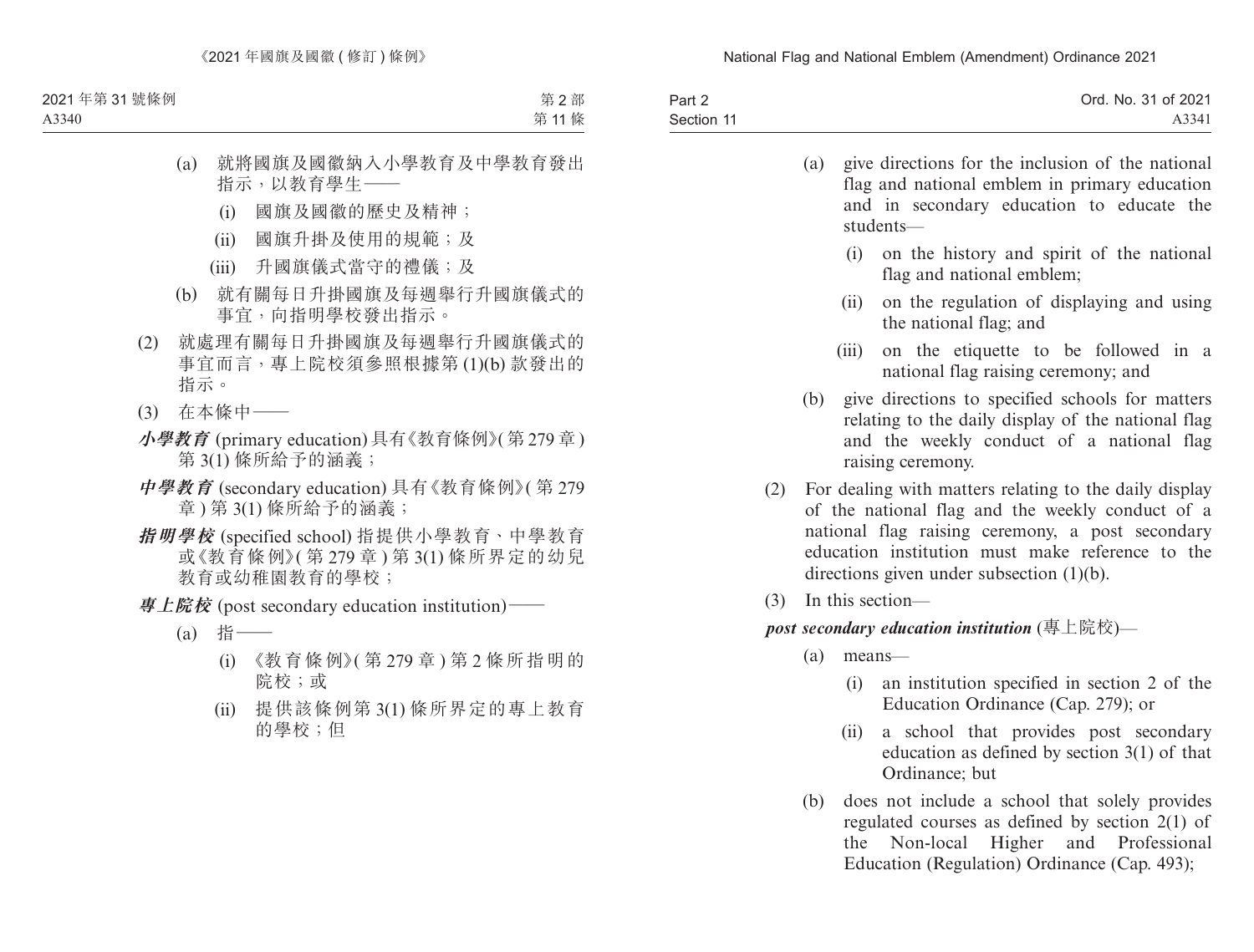| Part 2     | Ord. No. 31 of 2021 |
|------------|---------------------|
| Section 11 | A3343               |

- *primary education* (小學教育) has the meaning given by section 3(1) of the Education Ordinance (Cap. 279);
- *school* (學校) has the meaning given by section  $3(1)$  of the Education Ordinance (Cap. 279);
- *secondary education* (中學教育) has the meaning given by section 3(1) of the Education Ordinance (Cap. 279);
- *specified school* (指明學校) means a school that provides primary education or secondary education, or nursery education or kindergarten education as defined by section 3(1) of the Education Ordinance (Cap. 279).

### **7B. Inclusion in sound broadcasting and domestic television programme services**

- (1) This section applies if, under the terms and conditions of a broadcasting licence, the licensee may be required by a determination or direction of the Communications Authority to broadcast announcements in the public interest, or to include material in the public interest, in the licensed service.
- (2) By a determination or direction that has been made in relation to the broadcasting licence, the licensee may be required to promote the national flag, the national emblem and their designs by an announcement in the public interest, or material in the public interest, in the licensed service.
- (3) The Communications Authority must make a determination or direction in relation to the broadcasting licence, requiring the licensee to promote the national flag, the national emblem and their designs by an announcement in the public interest, or material in the public interest, in the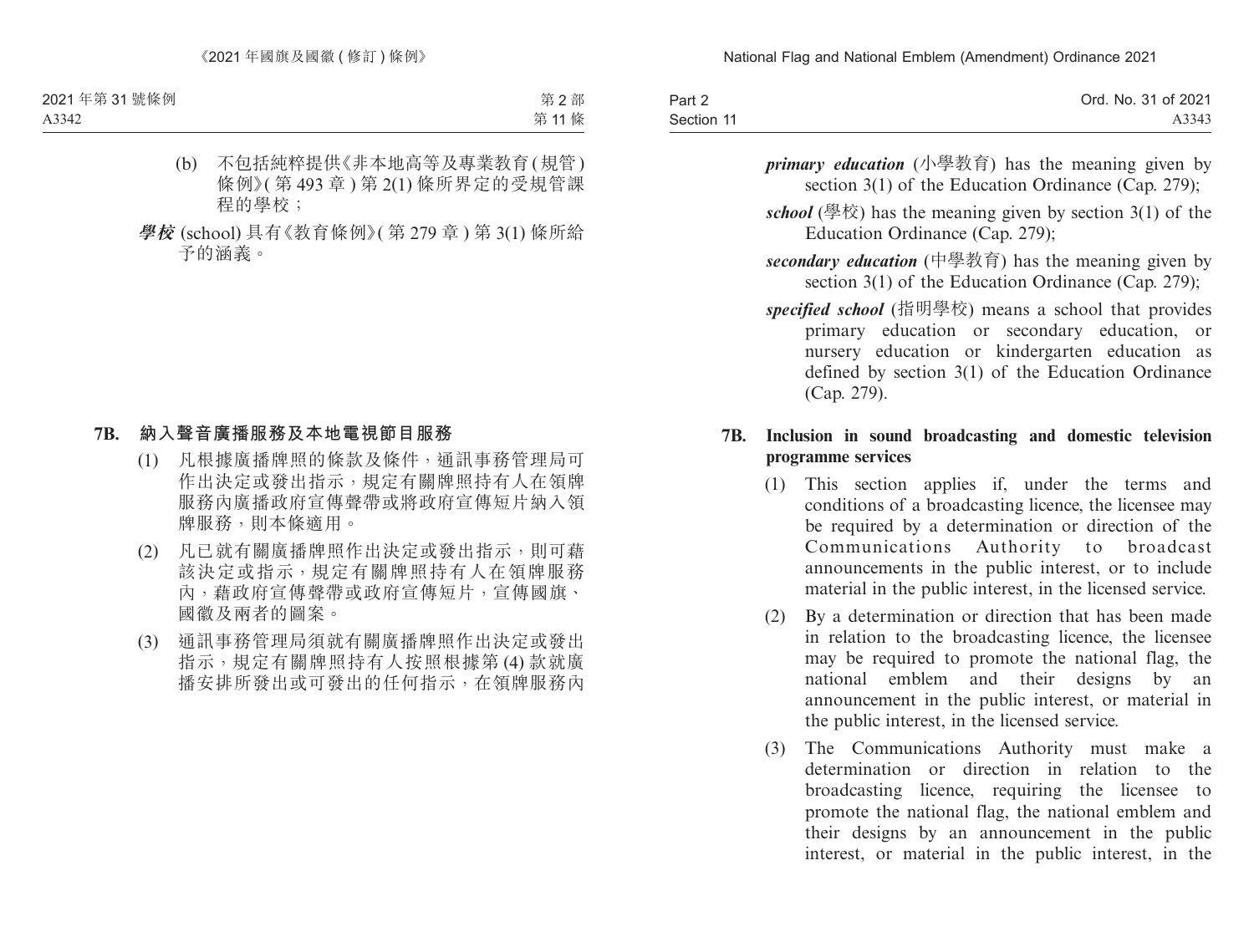| Part 2     | Ord. No. 31 of 2021 |
|------------|---------------------|
| Section 12 | A3345               |

licensed service in accordance with any direction on broadcasting arrangements that is or may be given under subsection (4).

- (4) The Chief Executive may give directions on broadcasting arrangements for the purposes of subsection  $(3)$ .
- (5) A direction under subsection (4) is not subsidiary legislation.
- (6) In this section—

*broadcasting licence* (廣播牌照) means—

- (a) a licence granted under section 13C(2) of the Telecommunications Ordinance (Cap. 106), or such a licence renewed under section 13E(2) of that Ordinance; or
- (b) a licence granted under sections 8(1) and 10(1) of the Broadcasting Ordinance (Cap. 562), or such a licence extended or renewed under section 11(1) of that Ordinance;
- *Communications Authority* (通訊事務管理局) means the Communications Authority established by section 3 of the Communications Authority Ordinance (Cap. 616).".
- **12. Section 8 amended (copy of national flag or national emblem)**

Section 8, before "belief"—

**Add**

"reasonable".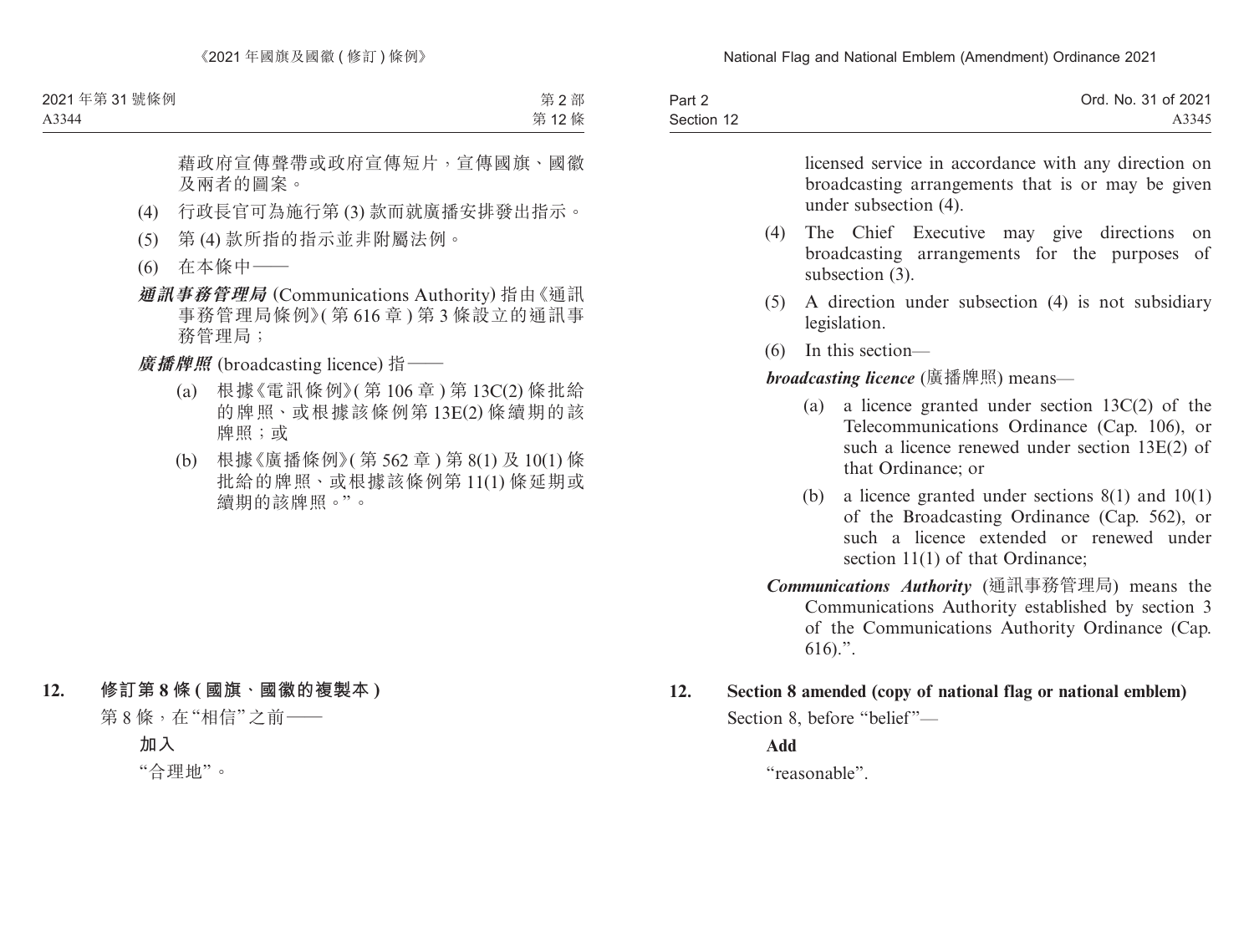| Part 2     | Ord. No. 31 of 2021 |
|------------|---------------------|
| Section 13 | A3347               |

#### **13. Section 9 amended (application of regional laws)**

(1) Section 9(2)—

### **Repeal**

"national law promulgated under Annex III of the Basic Law."

### **Substitute**

"relevant national law,".

(2) After section 9(2)—

## **Add**

- "(3) In this section—
	- *National Emblem Law* (《國徽法》) means the Law of the People's Republic of China on the National Emblem adopted at the 18th Meeting of the Standing Committee of the Seventh National People's Congress on 2 March 1991, as amended by—
		- (a) the Decision of the Standing Committee of the National People's Congress on Amending Some Laws adopted at the 10th Meeting of the Standing Committee of the Eleventh National People's Congress on 27 August 2009; and
		- (b) the Decision of the Standing Committee of the National People's Congress on Amending the Law of the People's Republic of China on the National Emblem adopted at the 22nd Meeting of the Standing Committee of the Thirteenth National People's Congress on 17 October 2020;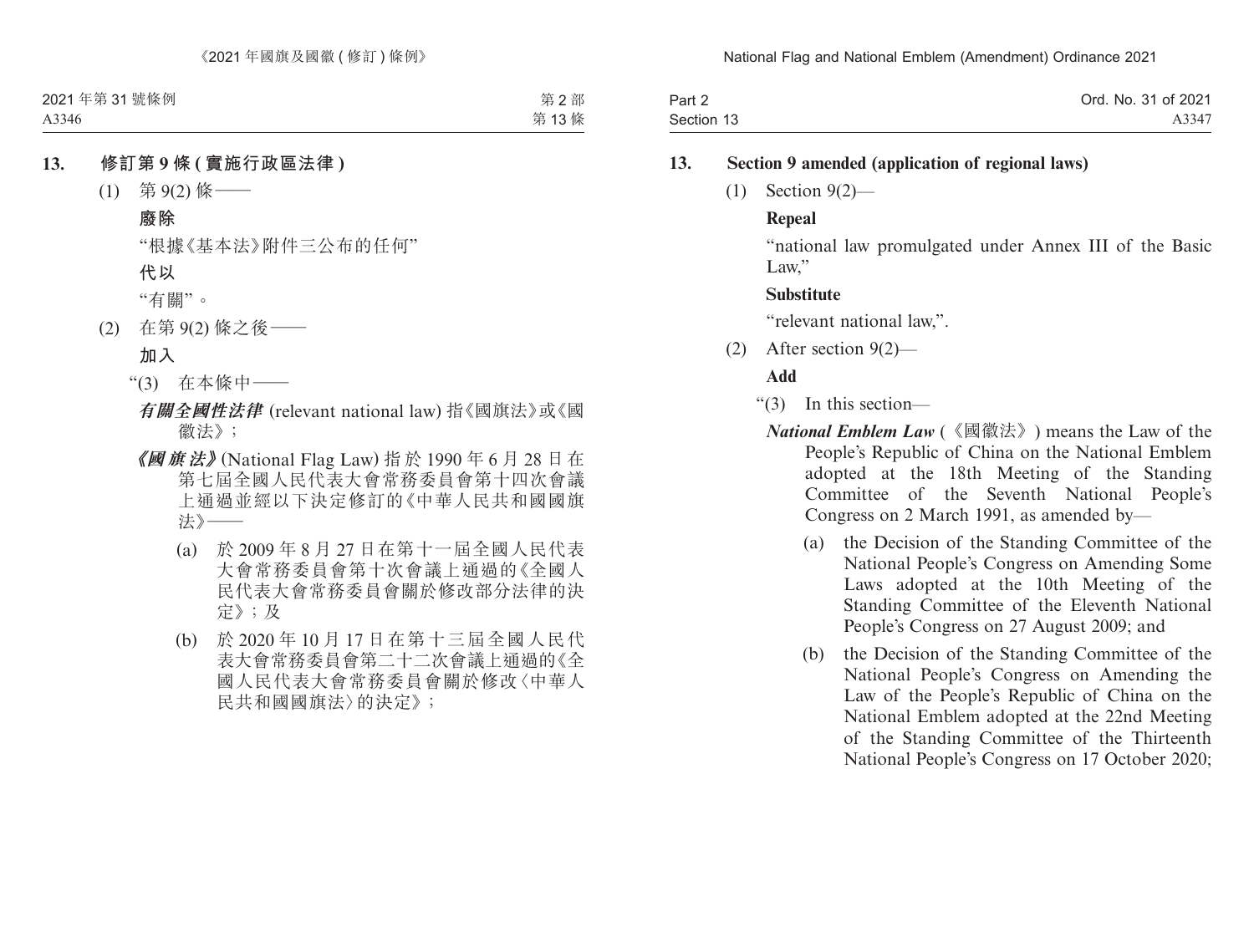| Part 2     | Ord. No. 31 of 2021 |
|------------|---------------------|
| Section 14 | A3349               |

- *National Flag Law* (《國旗法》) means the Law of the People's Republic of China on the National Flag adopted at the 14th Meeting of the Standing Committee of the Seventh National People's Congress on 28 June 1990, as amended by—
	- (a) the Decision of the Standing Committee of the National People's Congress on Amending Some Laws adopted at the 10th Meeting of the Standing Committee of the Eleventh National People's Congress on 27 August 2009; and
	- (b) the Decision of the Standing Committee of the National People's Congress on Amending the Law of the People's Republic of China on the National Flag adopted at the 22nd Meeting of the Standing Committee of the Thirteenth National People's Congress on 17 October 2020;

*relevant national law* (有關全國性法律) means the National Flag Law or the National Emblem Law.".

## **14. Schedule 1 amended (specifications for the national flag of the People's Republic of China)**

Schedule 1, before the design for making the national flag—

**Add**

"(4) If national flags of nonstandard sizes are required in special circumstances, they are to be of a scaled-up or a scaled-down size.

(5) The size of the national flag must be proportional to the staff, and be commensurate with the purpose of use, the surrounding buildings and the surrounding environment.".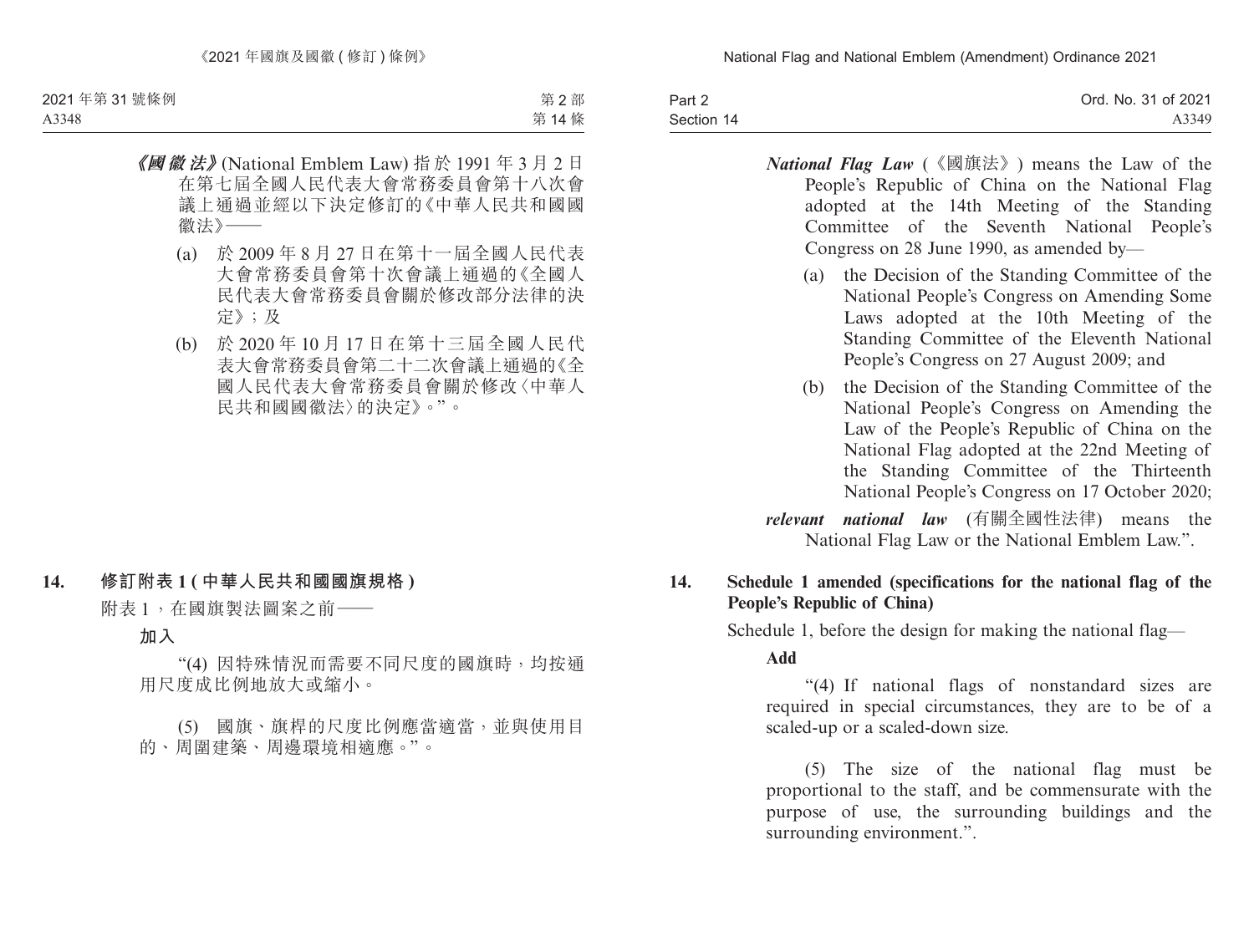| Part 2     | Ord. No. 31 of 2021 |
|------------|---------------------|
| Section 15 | A3351               |

### **15. Schedule 2 amended (specifications for the national emblem of the People's Republic of China)**

Schedule 2, before the squared ink line sketch of the People's Republic of China's national emblem—

**Add**

"7. If national emblems of nonstandard sizes are required in special circumstances, they are to be of a scaled-up or a scaled-down size, and be commensurate with the purpose of use, the buildings where they are hung and the surrounding environment.".

- **16. Schedule 3 amended (conditions for flying the national flag at half staff, the priority of the national flag and the raising and lowering of the national flag)**
	- (1) Schedule 3, heading—

**Repeal**

"**Lowering of the National Flag**"

**Substitute**

"**Lowering of the National Flag, etc.**".

(2) Schedule 3, under heading "**Flying national flag at half staff**", section 2—

# **Repeal**

everything after "Executive"

# **Substitute**

"that national memorial ceremonies are held or that serious natural calamities, public health emergencies or other unfortunate events have occurred and caused especially serious casualties.".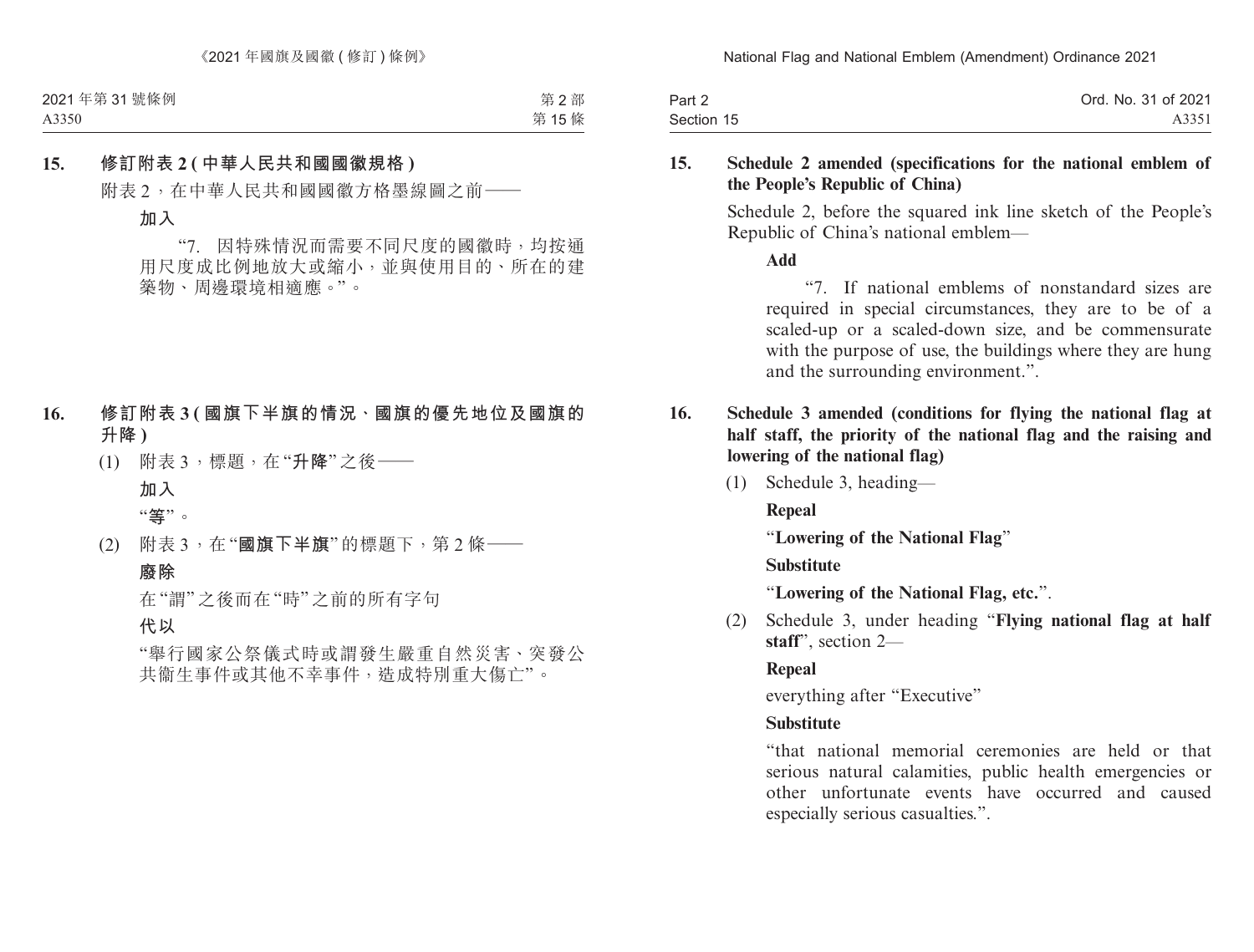| Part 2     | Ord. No. 31 of 2021 |
|------------|---------------------|
| Section 16 | A3353               |

- (3) Schedule 3, under heading "**Raising and lowering national flag**", after section 2— **Add**
- "3. If the national flag is displayed pursuant to section 3(1) or (2), the national flag must, as far as practicable, be raised in the morning and lowered in the evening.
	- 4. Despite any other provision of this Ordinance, the display of the national flag may be dispensed with in case of inclement weather.".
- (4) At the end of Schedule 3—

#### **Add**

#### "**Use of national flag at mourning ceremonies**

- 1. When holding a mourning ceremony for a specified person who has passed away, the remains, coffin or urn of the person may be covered with a national flag.
- 2. *Specified person* (指明人士) means, as the Central People's Government advises the Chief Executive, a person who—
	- (a) has made outstanding contributions to the People's Republic of China;
	- (b) is a martyr; or
	- (c) is a person stipulated by the Central People's Government.
- 3. When covering the remains, coffin or urn with a national flag, the flag must not touch the ground.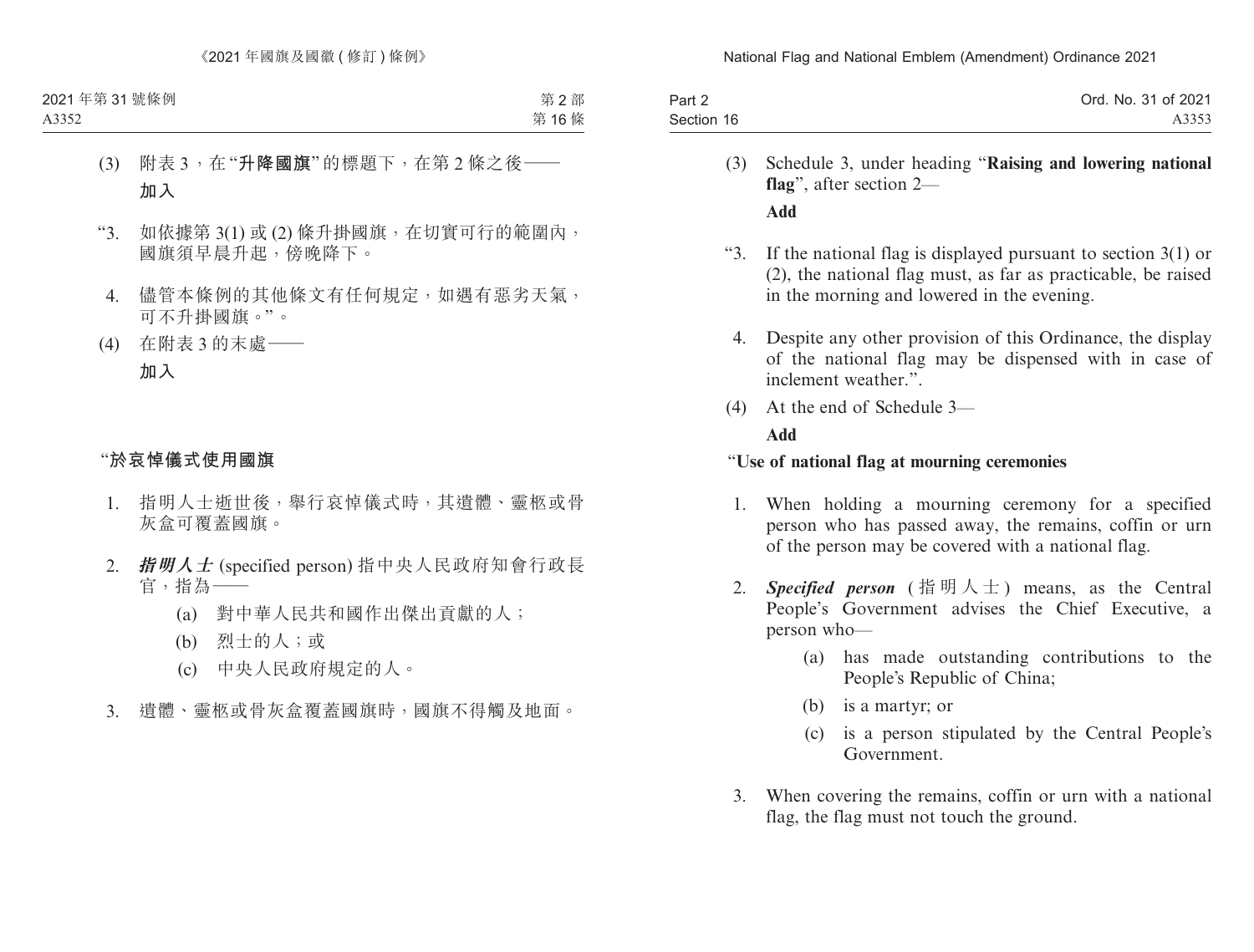| Part 2     | Ord. No. 31 of 2021 |
|------------|---------------------|
| Section 16 | A3355               |

4. After the ceremony concerned ends, the national flag must be recovered for safekeeping.

### **Method for using design of national emblem in foreign affairs activities**

1. The method for the use of the design of the national emblem in foreign affairs activities is to be implemented in accordance with the provision of the Ministry of Foreign Affairs.".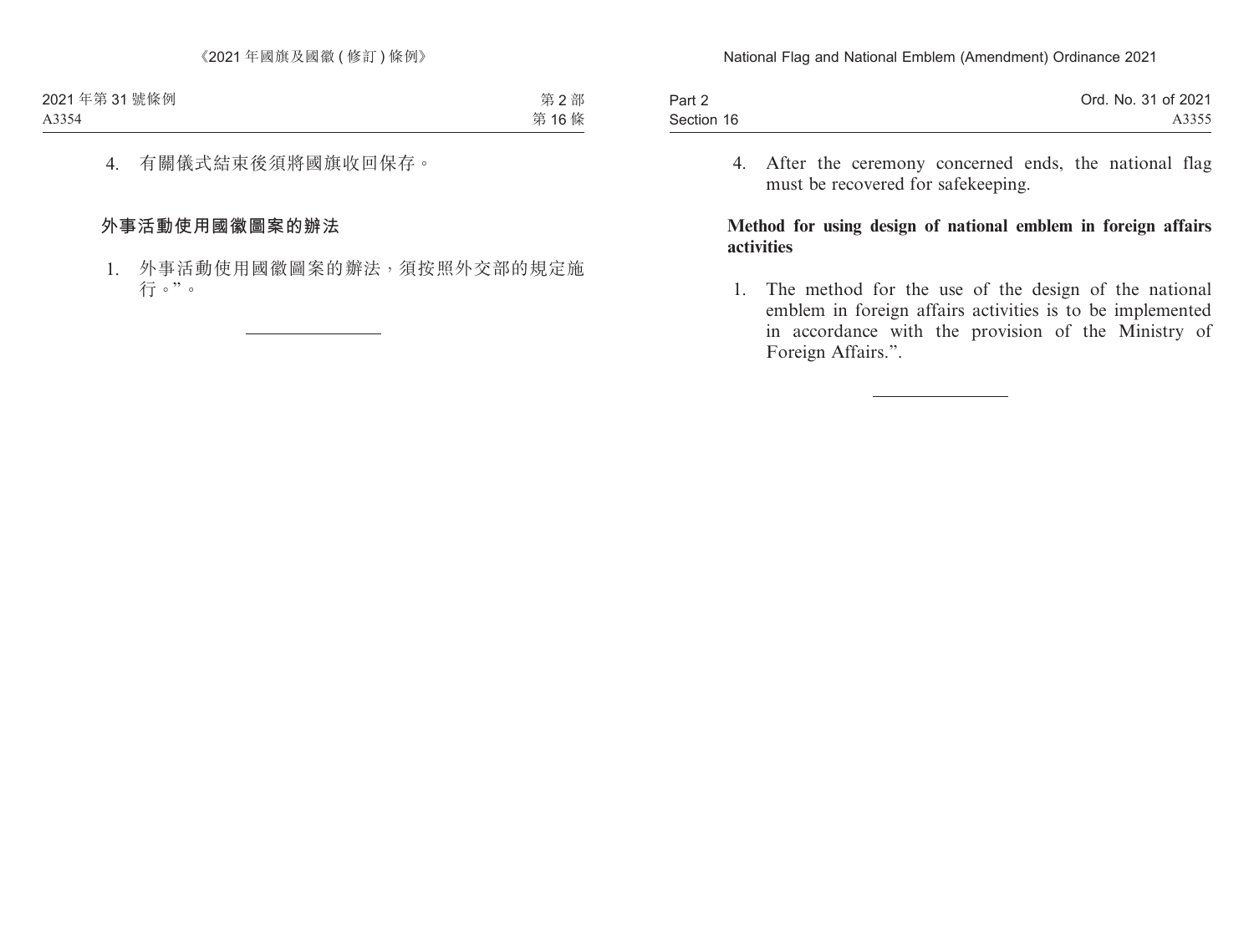| Part 3     | Ord. No. 31 of 2021 |
|------------|---------------------|
| Section 17 | A3357               |

# **Part 3**

# **Amendment to Registered Designs Ordinance (Cap. 522)**

**17. Section 8A added**

After section 8—

**Add**

## "**8A. Designs with national flag or national emblem are not registrable**

- (1) A design is not registrable if it consists of or contains the national flag, the national emblem or their designs.
- (2) In this section—
- *national emblem* (國徽) has the meaning given by section 2(1) of the National Flag and National Emblem Ordinance (116 of 1997);
- *national flag* (國旗) has the meaning given by section  $2(1)$ of the National Flag and National Emblem Ordinance (116 of 1997).".